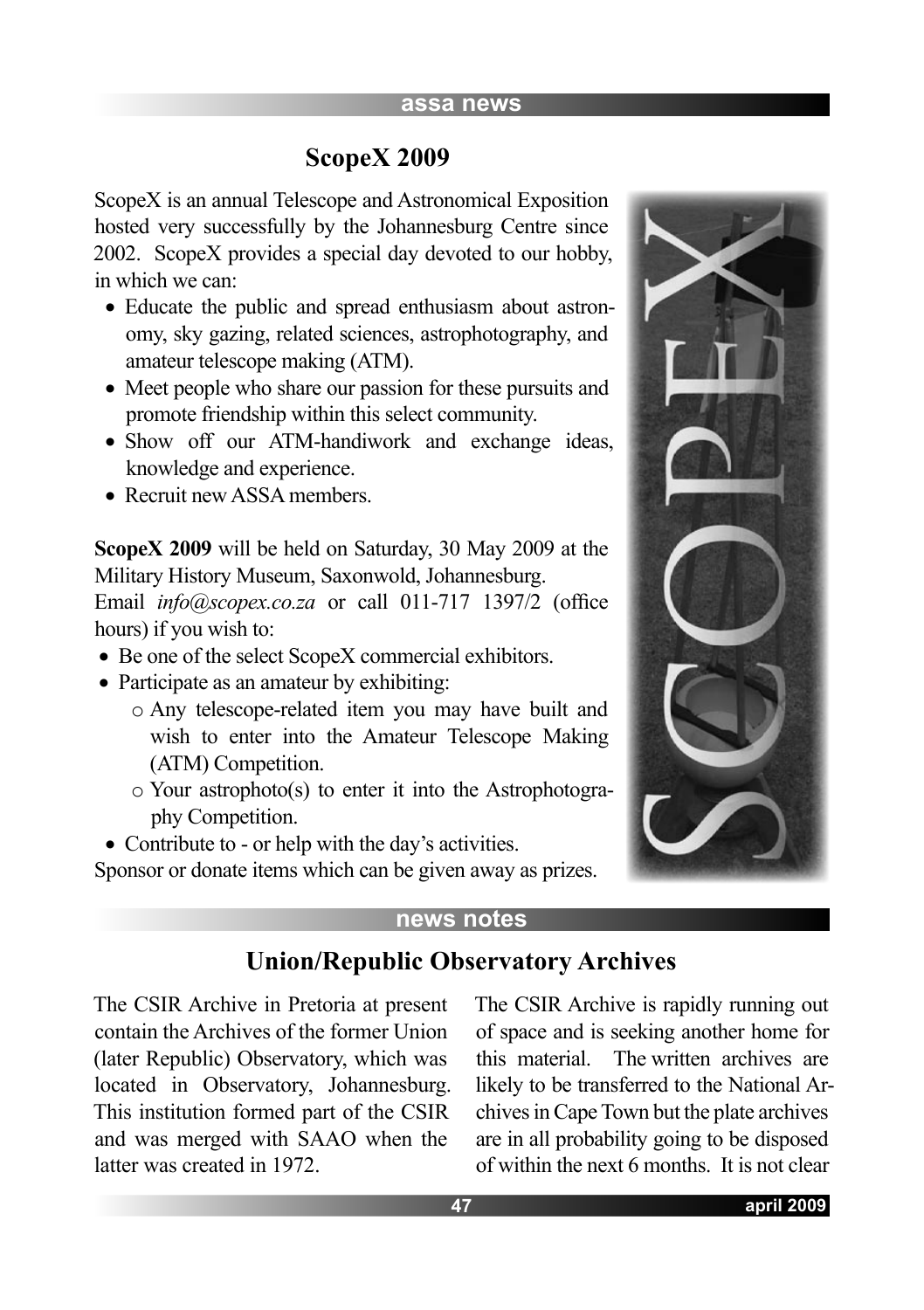to the writer (ISG) what they consist of, but probably they include Franklin-Adams plates and items relating to minor planets. So far as is known, nobody has shown interest in them for over 30 years.

For reference, the archivist of the CSIR is Mrs Annette Joubert and her email address is ajouber1@csir.co.za.  $5 - 7$ 

## **Comet Lulin**

The unusually shaped comet Lulin reached perihelion (0.41 AU) on 24 February 2009 when it reached almost naked eye brightness, an easy binocular target under moderately dark skies. It was well placed for viewing, passing close by Saturn when it was near opposition. In long exposure pictures Lulin appeared noticeably green in colour, caused by cyanogen (CN: a poisonous gas found in many comets) and diatomic carbon  $(C_2)$  in its Jupiter-sized atmosphere.

The comet was named after the Lulin Observatory in Taiwan from where the

discovery-photo was taken by Taiwanese astronomer Chi Sheng Lin during a sky patrol. The actual discovery was made in July 2007 by 19 year old meteorology student, Quanzhi Ye, from China's Sun Yatsen University. Back in 1996, when Ye was 7-years old, he was beaten by Messrs Hale and Bopp in discovering a comet, but this time he got revenge.

Comet Lulin is rather unusual in that it is orbiting in the opposite direction to the planets. Its parabolic orbit will take it far out into the Solar System only to return to the Earth's vicinity in more than a thousand

> years. So, if you missed, you've had your chance.  $5.7$

> **Dr Dieter Williasch of Somerset West imaged Comet Lulin on 25 February 2009, shortly after perihelion. He stacked a series of 2 minute RGB-filtered exposures using a SBIG STL 11000M camera on a 130mm f/6 refractor.**

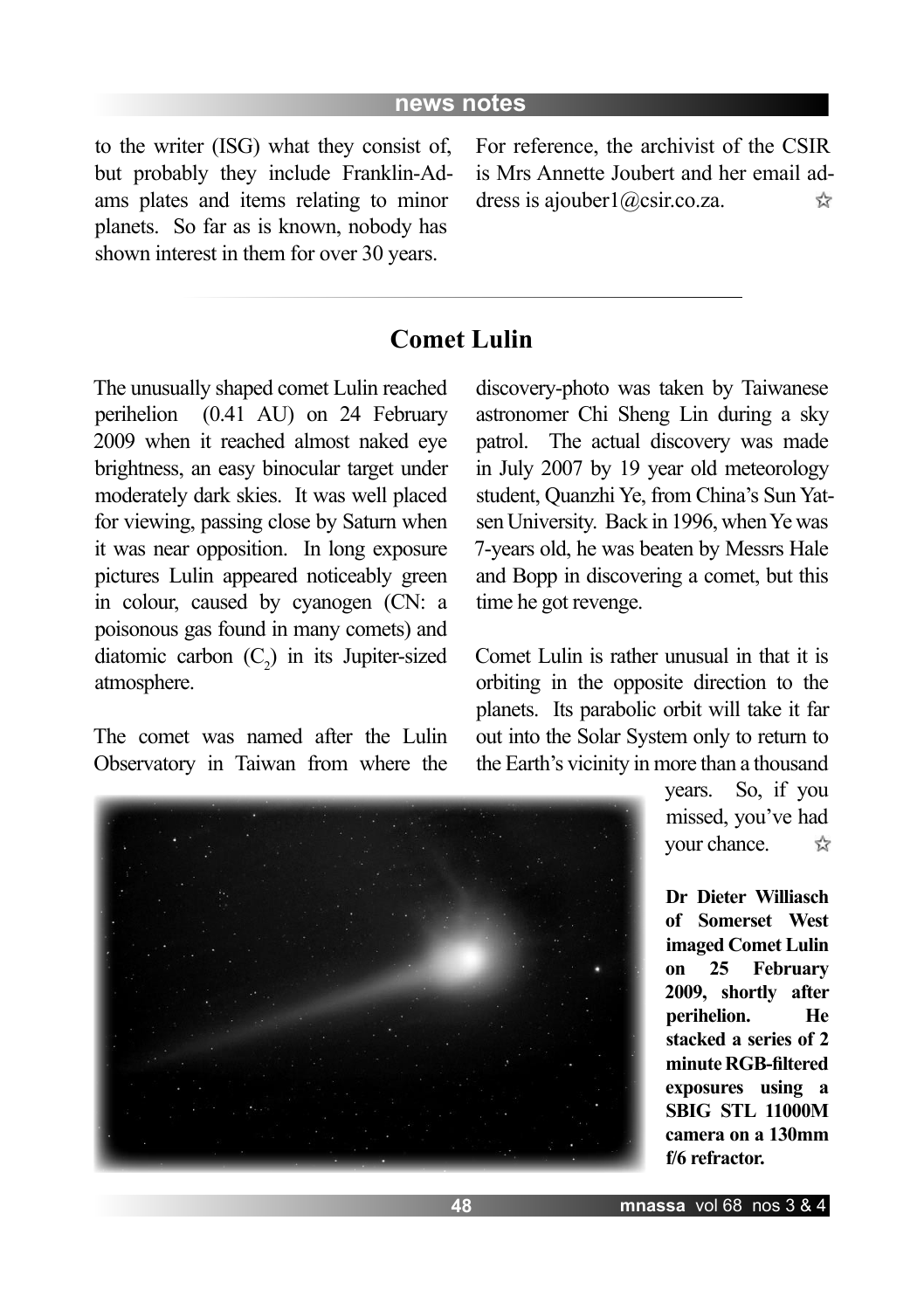#### **South African Space Agency due to be established this year**

On 15 January 2009, President Kgalema Motlanthe signed a Bill into law that paves the way towards the creation of South Africa's own Space Agency later this year. The National Space Agency Act will pull together all space-related activities under one banner and will provide for the establishment of a National Space Agency to implement a space programme in South Africa. It will also implement the National Space Strategy which was approved by Cabinet in December last year, to stimulate the capability to place South Africa among the leading nations in the innovative use of space science and technology.

The agency is also expected to bring together the work of several institutions and harness their capacities to boost the economy and create more jobs. Some of the projects it will coordinate include the Square Kilometre Array bid, the Southern African Large Telescope and South Africa's second indigenous satellite, Sumbandilasat.

As a major role player, the Department of Science and Technology (DST) would promote the peaceful use of outer space, foster research in astronomy, earth observation, communications, navigation and space physics, foster international cooperation in space-related activities and advance scientific, engineering and technological competencies through human capital development.

The first step towards establishing the agency would be to appoint a board of 10 to 15 members, a CEO who will also act as an ex-officio member and a chairperson who will be appointed by the Minister of Science and Technology.

The DST regards the enactment of the law as a step in the right direction, given South Africa's rich heritage of involvement in modern astronomy, which dates back to 1685 when the first temporary observatory was established in Cape Town.  $\frac{1}{2}$ 

# **First Obama budget for NASA**

All eyes were on the Obama administration to see what his first proposed budget for NASA would look like. Taking into account the current economic climate, most people were not disappointed with the \$2.4 billion increase over 2008 funding levels which effectively continues to support the Bush administration's directive to finish the Space Station and

retire the Shuttle in 2010 and to return astronauts to the Moon around the end of the next decade.

This money will also enable NASA to build on its vision to send a broad suite of robotic missions to destinations throughout the solar system and develop a bold new set of astronomical observatories